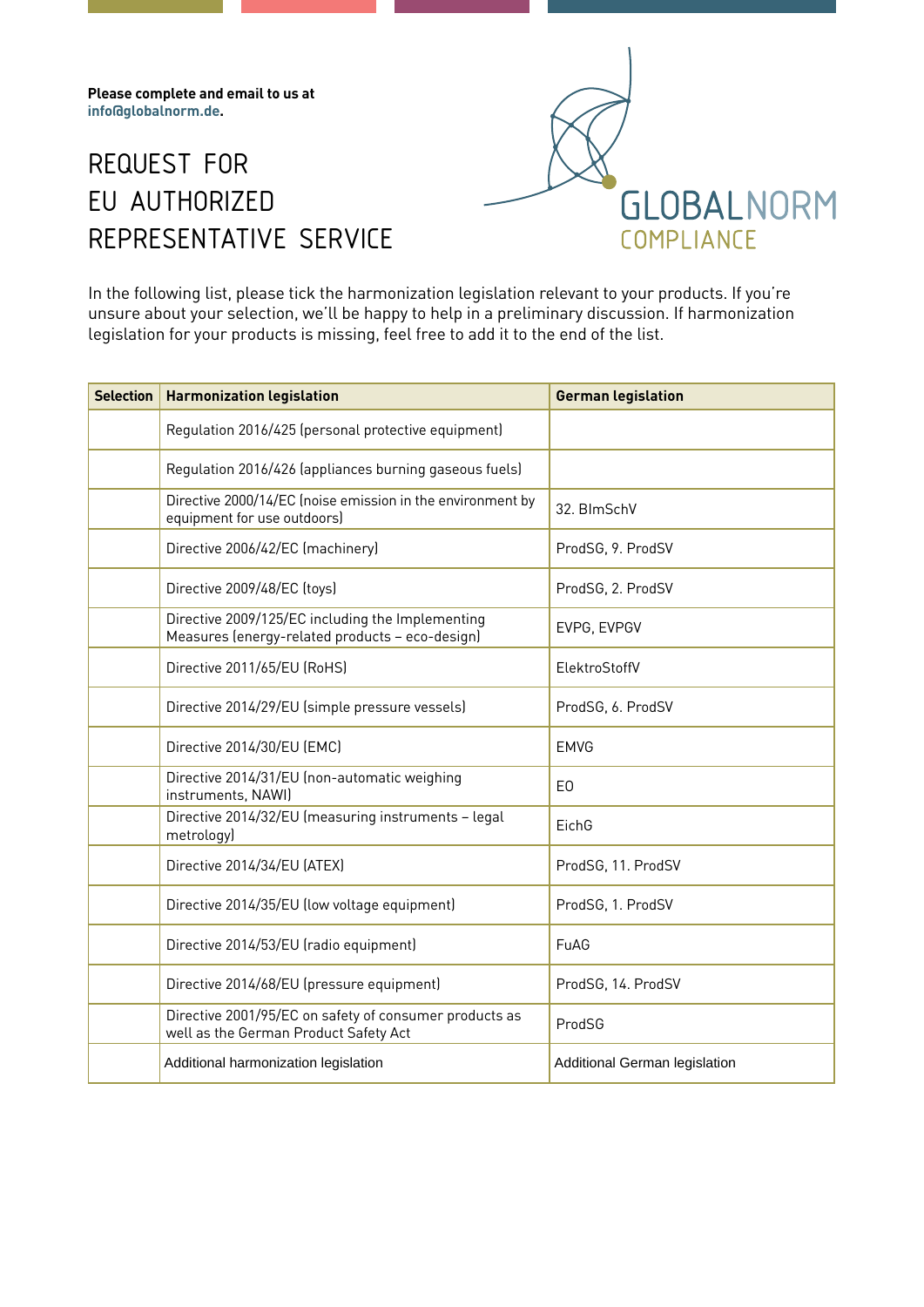Page 2

## REQUEST FOR EU AUTHORIZED REPRESENTATIVE SERVICE



We need the following information in order to process your request:

| <b>Company information</b> |  |  |
|----------------------------|--|--|
| , Company                  |  |  |
| Address                    |  |  |
| Contact                    |  |  |
| Telephone                  |  |  |
| Email                      |  |  |

| <b>Product information</b>         |                                                        |  |  |
|------------------------------------|--------------------------------------------------------|--|--|
| Product name                       |                                                        |  |  |
| Product description                |                                                        |  |  |
|                                    |                                                        |  |  |
|                                    |                                                        |  |  |
| Alternatively/in addition:         | Technical data sheet attached                          |  |  |
|                                    | Copy of declaration of conformity/performance attached |  |  |
| Is it a single product?            | yes (<br>no                                            |  |  |
| Is it a serial product?            | yes (<br>no                                            |  |  |
| Is it a product family?            | yes (<br>no                                            |  |  |
| Additional information             |                                                        |  |  |
|                                    |                                                        |  |  |
|                                    |                                                        |  |  |
| Your specific questions on product |                                                        |  |  |
| compliance in the EU               |                                                        |  |  |
|                                    |                                                        |  |  |

**Please note:** We use your email address for marketing purposes. You can object to this use at any time. Objecting incurs no additional costs beyond the usual basic cost of email transmission. For more information, see our [privacy policy](https://www.globalnorm.de/en/service/privacy/).

We will store your personal data in accordance with Article 5 of the General Data Protection Regulation (GDPR) and process it automatically. You can object at any time to the use of your data for marketing purposes (seminar or conference announcements, newsletters, etc.) or for market research and opinion polls.